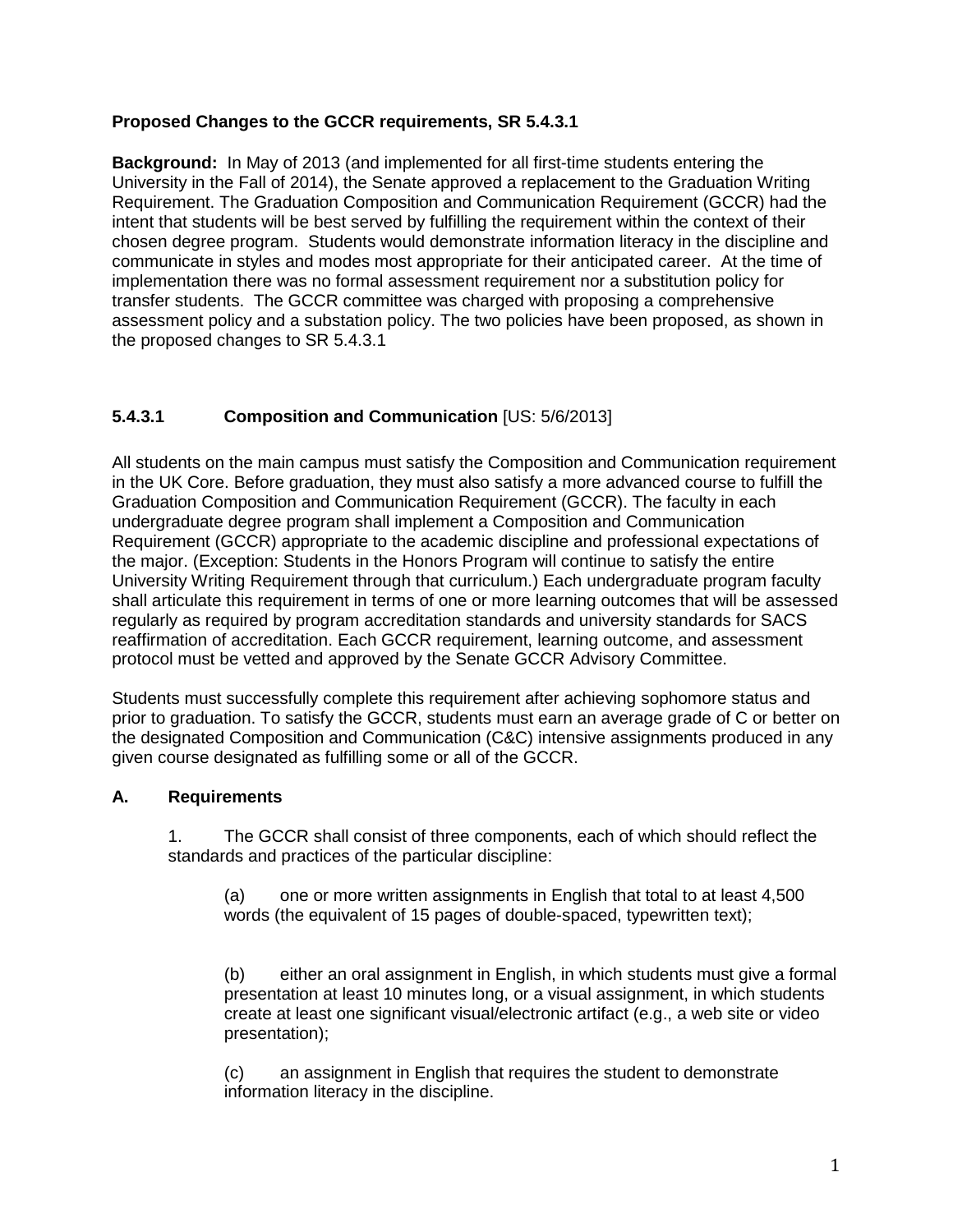2. The GCCR may be satisfied via either a single GCCR intensive course or a series of GCCR intensive assignments in a series of courses. Faculty may specify that a course offered by another undergraduate program fulfills the GCCR if the faculty in the second undergraduate program so agree.

3. Courses must incorporate a draft/feedback/revision process on GCCR assignments.

#### **B. Assessment of the Program's GCCR**

Each undergraduate degree program shall identify to the Senate (via the GCCR Advisory Committee) at least one specific program learning outcome and a plan for assessing both the writing and oral or visual components of the GCCR.

The assessment plan will include (a) clear goals for successful achievement of the GCCR, (b) specific criteria and rubrics for systematically assessing student work, and (c) a cogent description of how assessment results will be utilized to revise GCCR instruction and/or curriculum if the goals are not met.

**1. Degree Programs GCCR Assessment Plan.** The GCCR Assessment Plan follows the University schedule for Program-Level Student Learning Outcomes (SLOs) assessment. Each undergraduate degree program shall submit an Assessment Plan to the Office of University Assessment which includes their program's SLOs. At least one SLO shall directly align to the GCCR and all SLOs shall be assessed within a three-year cycle.

Based on the degree program's Assessment Plan, the assessment of the GCCR outcome(s) may occur yearly, bi-yearly, or once every three years. The GCCR section in each degree program's assessment plan shall include at least one specific Program Student Learning Outcome for composition and communication outcomes. During the first year, and each year in which the GCCR is being assessed, the degree program shall submit the following:

**(a)** a plan for assessing the composition components of the GCCR;

**(b)** a plan for assessing the oral and/*or* visual components of the GCCR;

**(c)** clear goals, rubrics, and revision plans for GCCR implementation;

**(d)** a description of assignment(s) and instructions resulting in student artifacts;

**(e)** a sampling plan for collecting and submitting student artifacts as evidence for GCCR SLOs;

**(f)** a copy of current assessing rubrics for GCCR assignment(s);

**(g)** a copy of the current syllabus for GCCR course(s);

**(h)** For degree programs with outside provider(s) (outside the program's department) of the GCCR, a copy of the current MOU/MOA which details the involvement and roles of the provider(s) and degree program relative to this assessment plan.

**2. Review of the Degree Program's GCCR Assessment Plan.** When submitted or updated, the GCCR component of the Assessment Plan will be reviewed by the GCCR Committee, or designee. Based on this review, the degree program's GCCR Assessment Plan will receive feedback and an evaluation score of either a "Meets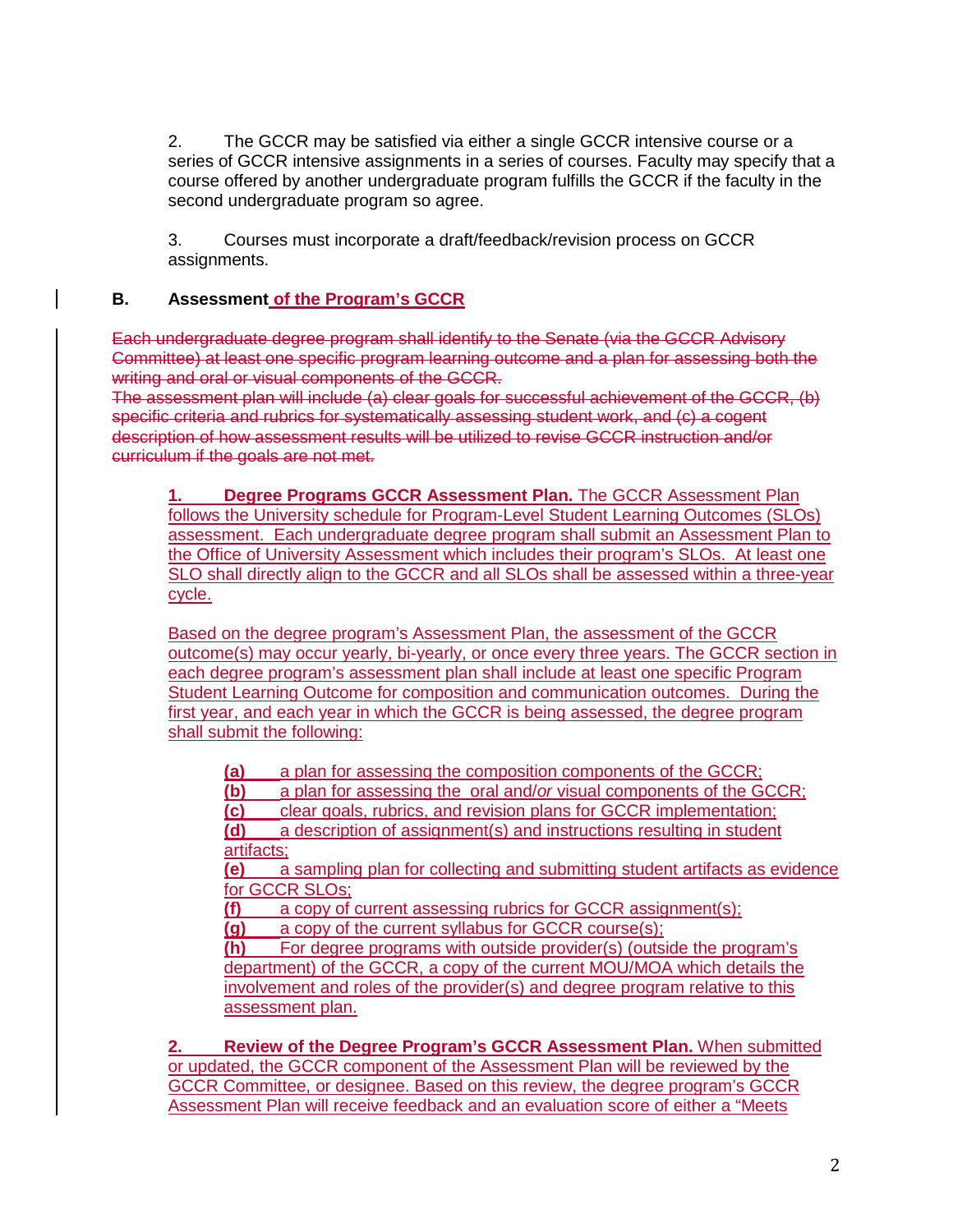## Expectations" or "Does Not Meet Expectations".

**3. University Assessment of the Degree Program's GCCR Outcomes.** When the GCCR SLO is scheduled for assessment, the results will be included in the program's Annual SLO Assessment Report, which is due on October 31st of each year. As described in the sampling plan, programs shall submit a sample of student artifacts (assignments) for each GCCR approved course. Programs requiring their students to complete courses outside of their home department will collaborate with the department offering the required GCCR course to ensure artifacts are submitted for assessment. All evaluation feedback on the GCCR outcome will be provided to the degree program's GCCR Committee/Contact for review.

## **A. Approval**

Programs shall submit proposals to the Senate GCCR Advisory Committee (see SR establishing this committee) for approval. This Advisory Committee is responsible for:

**1.** establishing procedures and guidelines for proposal submissions;

**2.** evaluating programs' implementations of the GCCR and recommending approval (or disapproval) to the Undergraduate Council;

**3.** establishing and implementing a campus assessment plan for the GCCR.

# **B. Substitution for a Program's GCCR Requirement**

**1. Requirements.** For a course(s) to be substituted for a program's GCCR requirement, the petitioner (Chair, DUS, student affairs officer, program advisor, or student) shall demonstrate the following:

## **(a) Substitution using UK course(s).**

**i.** The substitution course(s) must have been approved for GCCR at the time the student took the course(s).

**ii.** The department seeking the substitution shall attest (Chair or DUS) that the substitution is substantially equivalent to the program's GCCR learning outcomes, discipline literacy and needs of their profession.

**(b) Substitution using non-GCCR approved course(s)**. This could include a non-UK course, a UK course, or combination. The petitioning program shall document/include the following:

**i.** The course(s) was taken at sophomore level, or above. **ii.** The requirements of the course(s) meets the requirements stipulated by these Senate Rules 5.4.3.1.A, namely, English composition of 4500 words, formal oral or visual assignment, demonstrates information literacy, and utilizes a draft/feedback/revision process.

**iii.** A syllabus of the course(s).<br>**iv.** The student earned a C or k

The student earned a C or better on the GCCR components.

**v.** Any additional information that supports the petition. (i.e., sample assignments, student work, assessment rubrics, etc.).